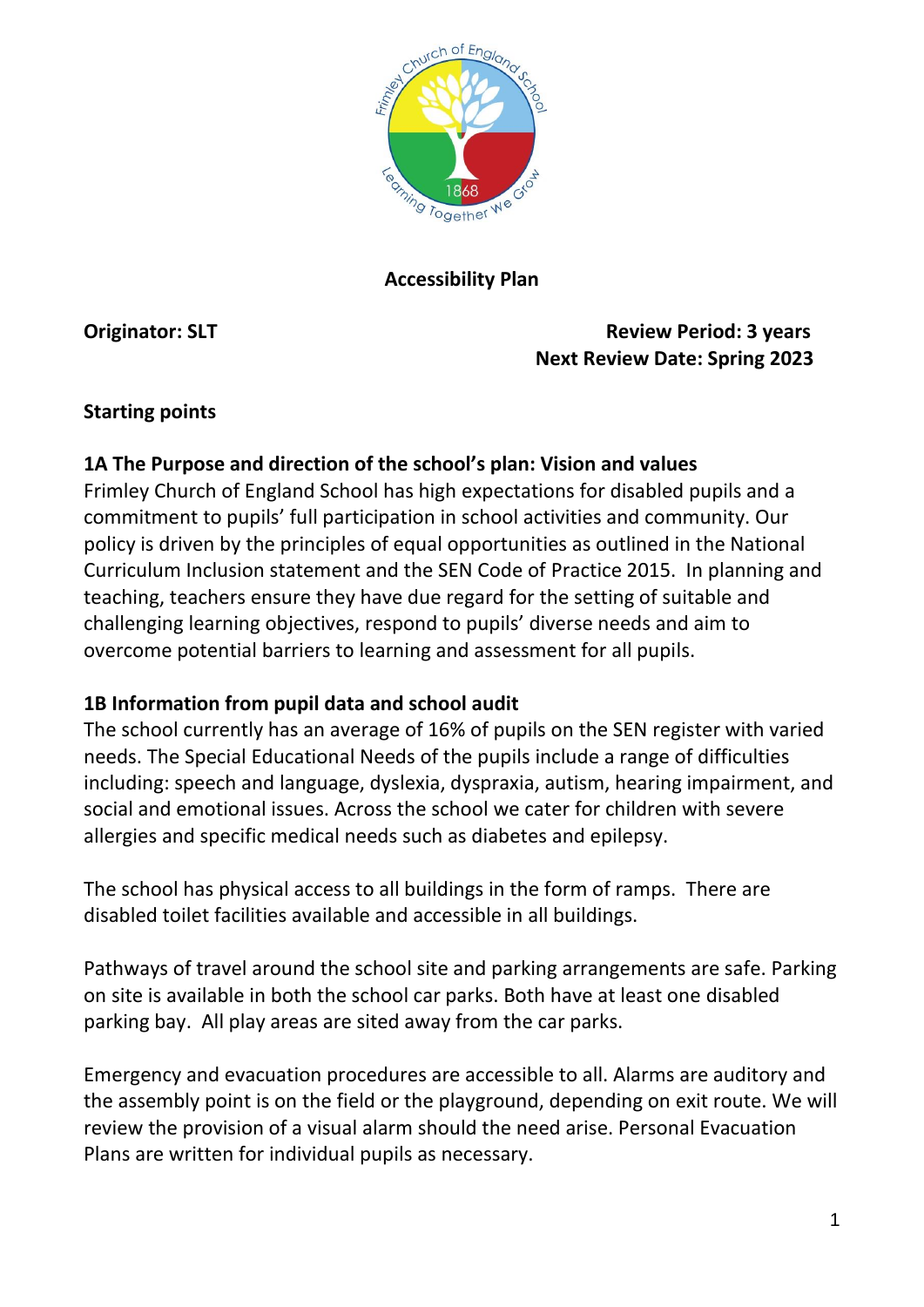Space for quiet work and small group work is very limited. However The Hub, Year 4, Year 5 and Year 6 quiet rooms and the middle area in Year 3 are available at times during the school day.

Furniture and equipment are selected as standard, age related as appropriate.

All pupils are encouraged to take part in the full curriculum. Pupils with disabilities are included in dramatic productions, music, PE, special events such as sports day and Fantastic Finishes.

Some students with Physical Disability may use their PE sessions as dedicated physiotherapy sessions, under direct guidance from their named physiotherapist. For some students, PE can bring with it high levels of anxiety or discomfort; in these cases adjustments are made to encourage as much participation as possible. For example, wearing a different kit, taking an assistant role to the teacher or taking part in just some of the lesson.

School visits, including residential visits, are made accessible to all children irrespective of attainment or impairment wherever possible. Event Specific Risk Assessments are prepared for each individual disabled pupil as necessary. Occasionally parents are asked to assist with travel to venues off site.

Our school swimming pool has access ramps to both changing rooms and the fire exits.

Teachers and Learning Support Assistants attend SEN courses as appropriate to support specific needs. Teachers work closely with LSAs to address pupils' Individual Support Plan targets and liaise with external specialist and support services.

Lessons provide opportunities for all to succeed through inclusive, differentiated plans and the adoption of a variety of teaching styles and strategies.

Access to information within the classroom is enabled through the use of visual timetables and clear, visual labelling of equipment and resources. Children with visual and specific reading difficulties have support in their learning through: enlarged print, coloured strips and overlays for reading, printed sheets to help with reading from the board and visual prompts to aid memory and give information.

The social inclusion of all pupils is provided for through a Buddy system when they start in year 3 and through Well-being Council and Sports Crew thereafter. We run a lunchtime club focusing on vulnerable children.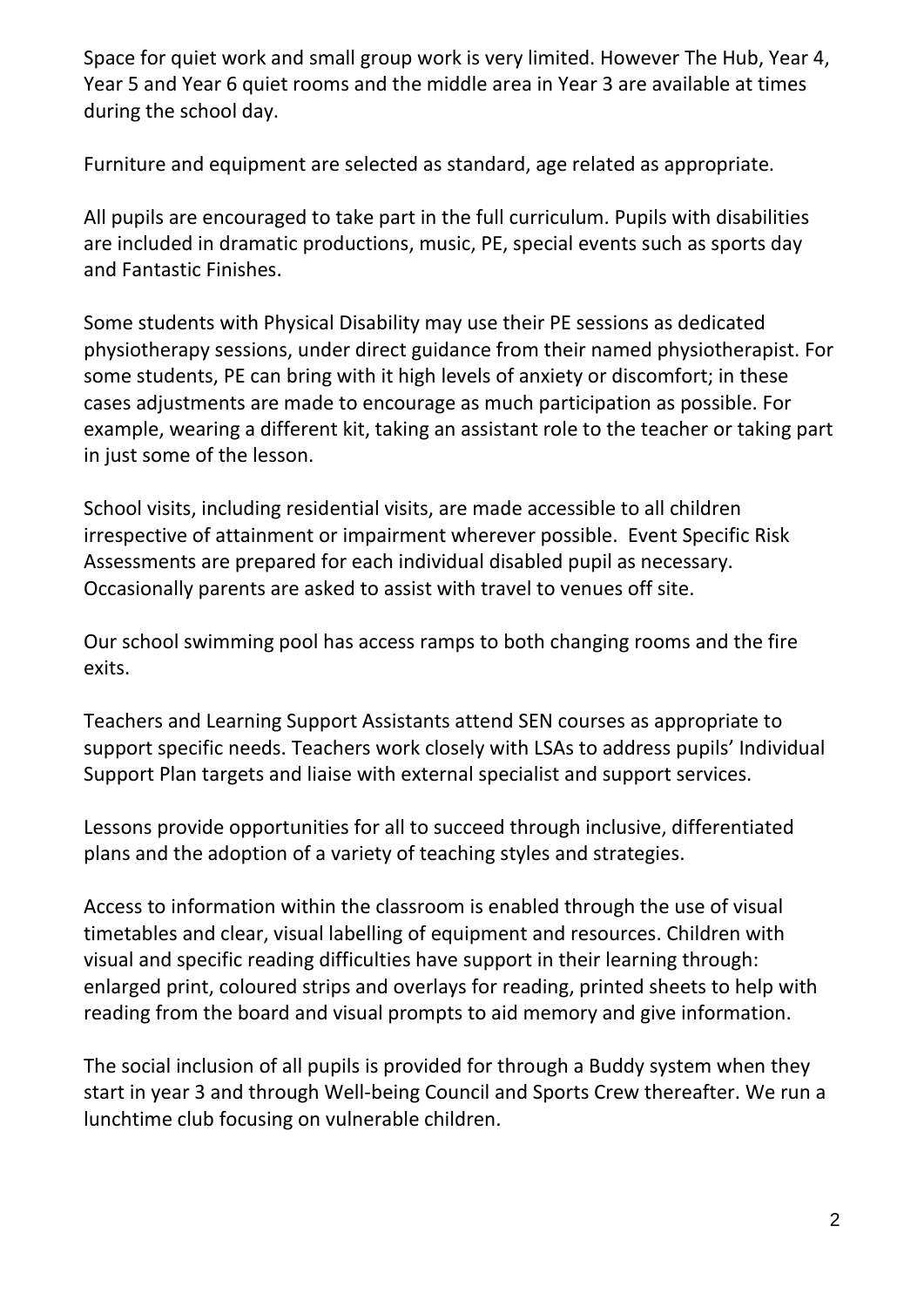All children have access to all extra-curricular clubs and activities, irrespective of ability.

We have a clear policy on the administration of medicines, with staff trained to administer epi-pens. There is a register of children with medical needs. Current medical needs in the school include epilepsy, diabetes, allergies and ADHD.

The relevant Learning Support Assistants will be trained in moving and handling children with physical disabilities as the need arises. We work closely with outside agencies and act under their advice to support children with special needs.

Photographs of children with specific medical needs or allergies are stored in the staff room. Information relating to these children is also passed on to lunch-time supervisors and stored in relevant classes in order to inform visiting teachers. Catering staff have access to these photos and the children are identified by different coloured wrist bands over the lunch hour.

Epi-pens and inhalers are always taken on visits/trips out of school. Staff trained in first aid and the use of epi-pens always accompany trips.

School staff are aware of the Equality Act 2010 and how the disability duties apply to schools through staff meetings and identification of staff training needs.

## **1C Views of those consulted during the development of the plan**

Parents, specialist services, school staff and governors were consulted in order to write this plan. Comments and recommendations have been taken into account wherever possible. Through feedback received at parent consultations and Individual Support Plan reviews we are confident that the school adopts a curriculum to meet the needs of disabled pupils and those with barriers to their learning. Ongoing monitoring enables us to identify where changes might be needed and adapt accordingly. The review process takes account of the view of the child when planning for their support.

## **The main considerations in the school's plan**

## **2A: Maximising the extent to which disabled pupils can participate in the school curriculum**

- Continue to ensure the representation of disabled people in books and teaching materials and increase if necessary
- Continue to track pupils with disabilities to ensure they are not underrepresented or underachieving
- Continue to ensure high quality teaching for all to improve disabled pupils' access to the curriculum, including strategies that are sensitive and responsive to pupil diversity